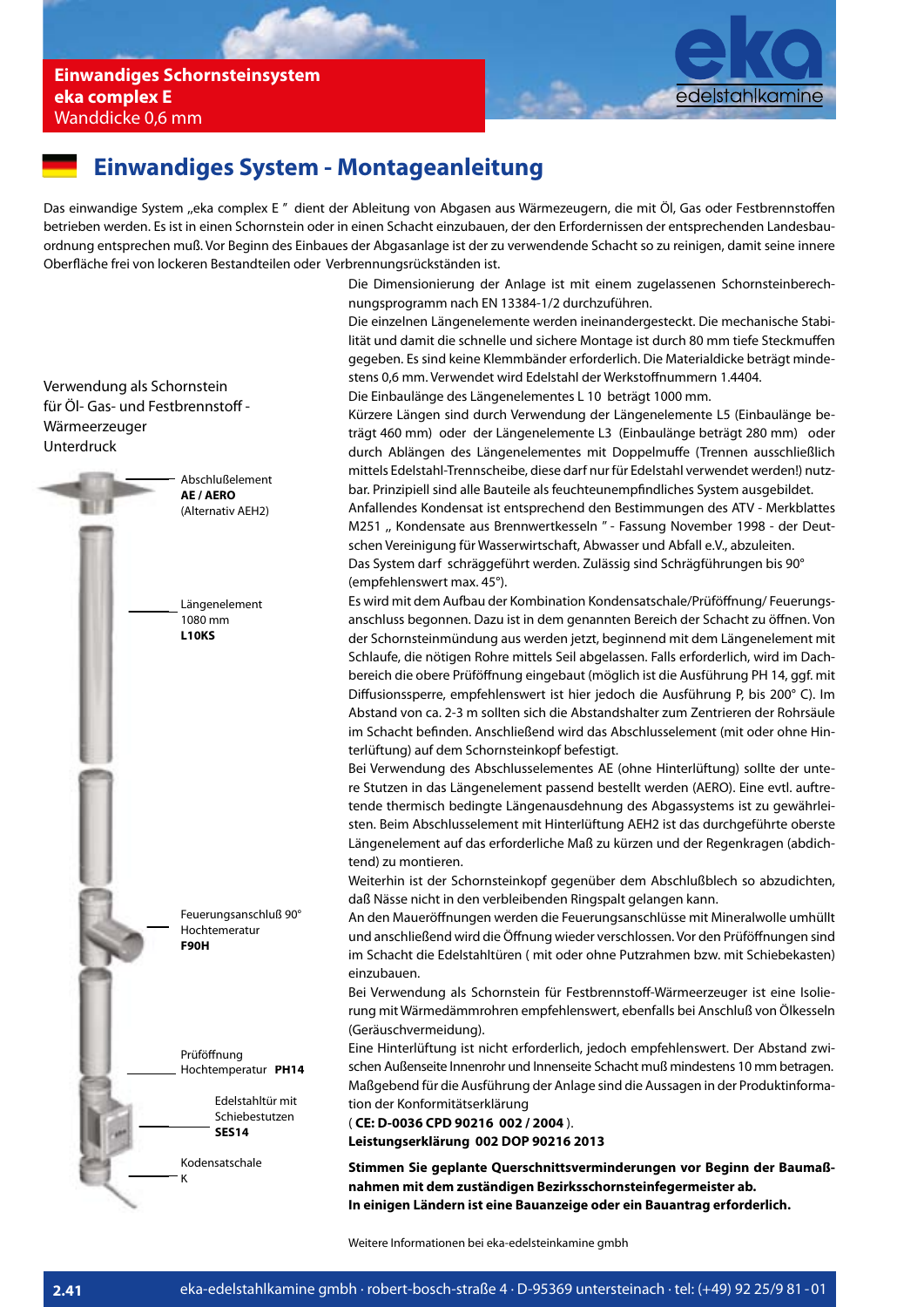

**Einwandiges Schornsteinsystem eka complex E**  Wanddicke 0,6 mm

# **Assembly instructions for single wall system eka complex E**

The single wall stainless steel system eka complex E serves the derivation of exhaust gases from boilers which are operated by oil, natural, gas or solid fuels. It is to be inserted in a chimney or in a shaft which must correspond to the requirements of the national directions, f.e. EN 13384-1/2.

Before starting the installation of the inliners the available chimney is to be cleaned. – The single length elements are to be pulled apart. Mechanical stability and quick and safe assembly is guaranteed by the depth of the connecting sleeves of 80mm.

No locking band is necessary. The material thickness is at least 0.6 mm. The stiff elements are made from stainless steel with the material numbers 1.4404 (AISI 316L). The installation length of the length element L 10 is 1000 mm. Shorter lengths are possible by use of the length elements L5 (installation length amounts to 460 mm) or the length elements L3 (installation length amounts

Use as a chimney for oil gas fuel and festival fuel - Warm producer Subpressure



to 280 mm) or by cutting the length element with two female couplers (Cut only with cutting discs suitable for high-grade steel!) . In principle all components are suitable as a wet chimney system.

Condensate inside of the chimney is to be channeled away according to the regulations of the ATV - memorandum M 251, condensates from condensing boilers" in version November, 1998 .

The chimney may be obliquely led. Elbows to max. of 90 ° (better until 45°) are allowed. Start construction by joining condensate collector with drain/ inspection length/ T- element. In order to achieve this the mineral shaft is to be opened in the area concerned. Now from the top of the chimney beginning with the length element with montage fitting the necessary pipes are let down by rope. If necessary a upper inspection length is inserted in the roof area (it is possible to implement PH 14, if necessary with diffusion barrier, recommended here is, nevertheless, the implementation P, proof up to 200 ° C). Every approx. 2-3 m lengths with wall distancer should be mounted in order to center the pipe in the shaft. Finally the terminal kit (with or without ventilation) is to be fastened on the chimney`s top.

By using the terminal kit AE (without ventilation) the element is fit for mounting inside the length element (AERO). Provisions for a possible thermally induced length expansion of the chimney are to be taken. By using the terminal kit with ventilation AEH2 the freestanding uppermost length element is to be cut to the necessary measure and the rain collar is to be mounted .

Furthermore the chimney head is to be sealed along with the terminal kit in such a way that rain cannot penetrate into the remaining ring gap.

The T- element is to be covered at the opening of the mineral shaft to the connecting pipe with mineral wool wraps and afterwards the opening is closed again. In front of the inspection lengths to be inserted into the mineral shaft stainless steel doors are to be mounted (with or without shaft).

By using as a chimney for solid fuel - boilers – (operating mode negative pressure) it is recommended to insulate the lengths elements with insulating pipes. Ventilation is not necessary. It is recommended to insert no smaller diameters than 150 mm (soot depositions). The distance between the outside of the inliner and the inside of the chimney / shaft must amount to at least 10 mm.

When using a chimney for oil - and gas boilers - (operating mode negative pressure) an isolation of the exhaust gas management for temperature reasons is not necessary. Nevertheless, it is recommended to use an isolation of the inliner for the decrease of noises . Ventilation is not necessary, it is , however, recommended. The distance between the outside of the inliner and the inside of the chimney / shaft must amount to at least 10 mm.

Authoritative for the implementation of the facility are the statements made in the product information section of the "Declaration of Conformity":

#### **CE: D-00 36 CPD 90216 002/2004**

**declaration of performance 002 DOP 90216 2013**

The facility is to be declared before the start of construction work with the responsible district master chimney sweeper.

More information at eka-edelstahlkamine gmbh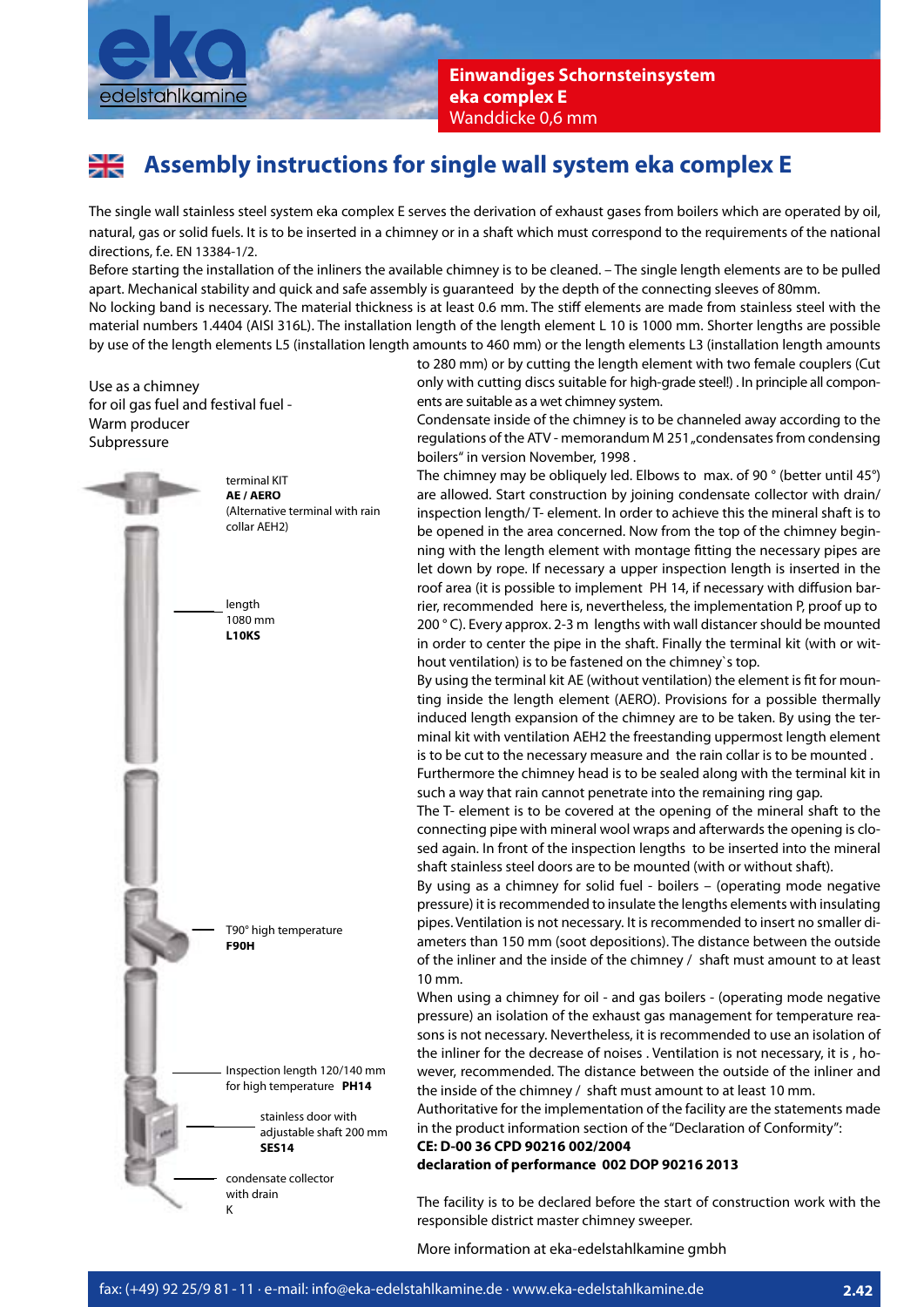

### **Notice de montage du système simple paroi eka complex E**

Le système complexe eka E est un conduit de cheminée en inox simple paroi. Le système E peut être utilisé pour l'évacuation des fumées ou des gaz d'échappement de tout type de chaudière. Il pourra être utilisé soit seul ou en tubage dans un conduit maçonné existant. Il y a lieu de se conformer scrupuleusement au DTU en vigueur.

De plus est indispensable d'effectuer toutes les opérations préalables prévues par le DTU 24.1 et suivants portant notamment sur le ramonage, débistrage, vérification stabilité etc., EN 13384-1/2.

Les différents éléments sont emmanchés. La profondeur de 80mm des emboîtements assure la stabilité tout en permettant assurant rapidité et simplicité de mise en œuvre. Des colliers d'assemblages ne



sont pas nécessaires. L'épaisseur de l'inox 316 utilisé est d'au moins 0,6 mm.

Les éléments droits L10 ont une longueur de 1000 mm. Les éléments plus courts sont disponibles, L5 (longueur utile de 460 mm) ou L3 (longueur utile de 280 mm). D'autres dimensions sont possibles par l'utilisation d'éléments à doubles manchons re-coupables. Le tronçonnage du conduit ne peut s'effectuer qu'avec un outil approprié muni d'un disque inox.

Par principe tous les éléments du système sont adapté en milieu humide.

Un schéma de principe reproduit ci-contre précise l'ordre de montage. Commencer par le pot d'évacuation des condensat (K), puis la trappe de visite (PH, P) (2 selon la région une en bas et 1 en haut) avec sa porte d'accès, ensuite le té de raccordement (F90H, F90 ). Utilisez ensuite autant de longueur droites que nécessaires en prévoyant les longueurs avec anneaux de centrages tous les 3 mètres. Pour faciliter la descente du conduit optez pour le premier élément avec anneau de descente. Pour terminer votre installation choisissez l'élément de finition adapté. (AE, AEH, AEH2, AK, RH) avec ou sans collerette pare-pluie (AERO). Les références indiquées à titre d'exemple, sont les plus utilisées, vérifiez, quelles soient bien adaptées à votre chantier ;

Techniquement le système E est utilisable en oblique voire jusqu'en horizontal 90° (mieux max. 45°). Cependant des fixations supplémentaires seront alors nécessaires . reportez vous au "tableau des distances et hauteurs statiques max. entre fixations".

Comme tout conduit de cheminée, il doit être installé par un professionnel qualifié en fumisterie.Il respectera scrupuleusement le DTU Français. Il respectera les distances de sécurité, Il s'assurera notamment que tous les éléments du système E et les diamètres préconisés sont bien adaptés à la chaudière dont il souhaite évacuer les fumées. Au besoin il prendra contact avec le service technique d'eka pour en obtenir une confirmation écrite. Les directives techniques des pays concernés pourraient être plus restrictives que les possibilités techniques de nos conduits.

#### **002 DOP 90216 2013**

Dans tous les cas il y a lieu avant montage de prendra l'avis technique du maître ramoneur géographiquement compétent.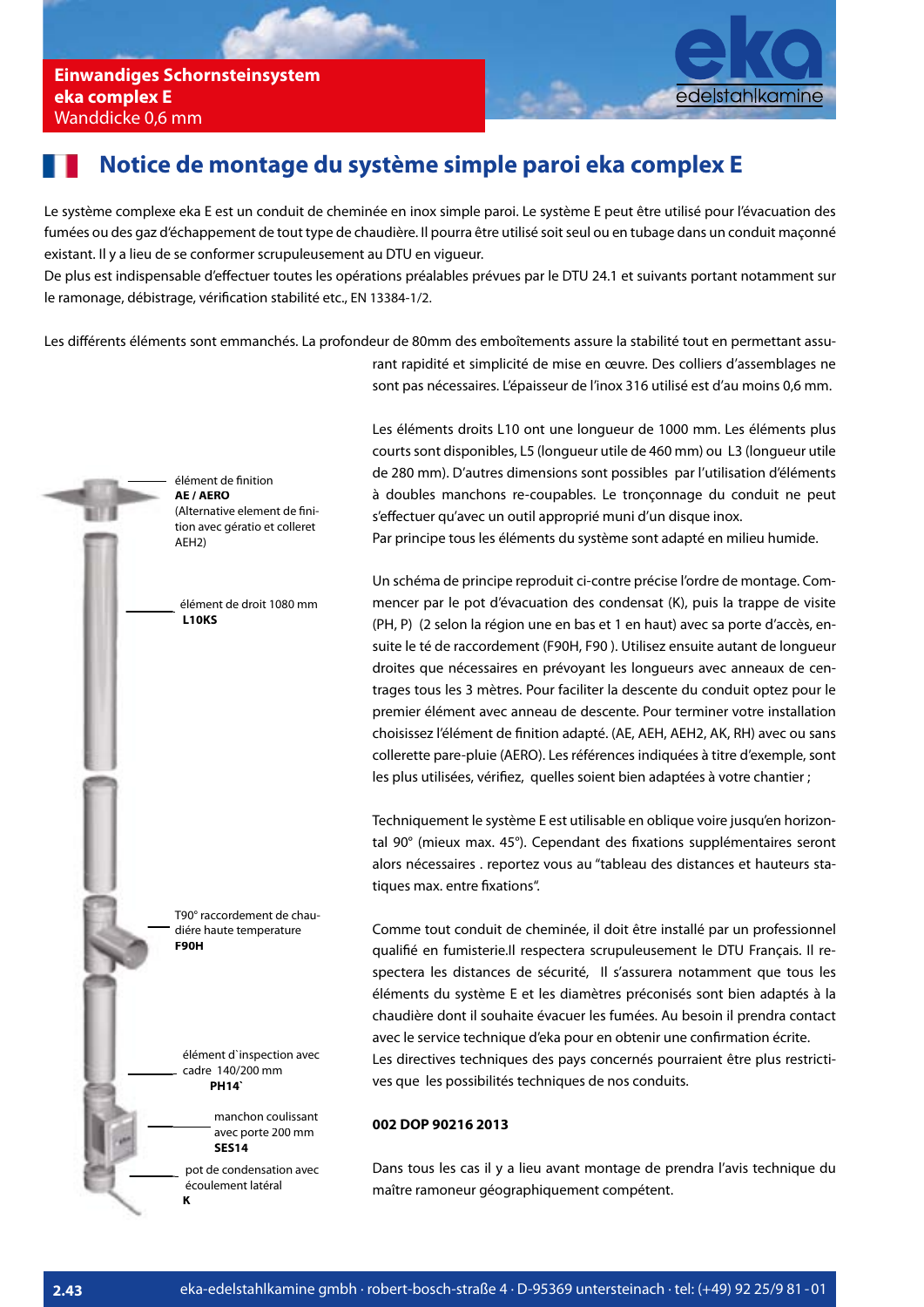

**Einwandiges Schornsteinsystem eka complex E**  Wanddicke 0,6 mm

## **Manuale di motaggio per sistemi eka a monoparete**

Il sistema "eka complex E" è stato sviluppato come sistema di scarico fumi da impianti termici alimentati a gas, gasolio o combustibili solidi. È da installare in un alveolo tecnico che rispetta le distanze minime e la normativa. Prima dell´installazione del camino e´consigliato di pulire l´alveolo tecnico, EN 13384-1/2.

I singoli moduli ed elementi del camino vengono infilati l'uno col altro. La stabilità e la velocità del montaggio sono garantite da manicotti profondi 80 mm. Non sono neccessarie delle fascette di fissaggio. Il spessore minimo del materiale del camino è di 0,6 mm. Viene usata la qualità dell´ acciaio 1.4404. La lunghezza del modulo lineare L10 è di 1000 mm. Distanze più corte sono da ottenere usando i moduli lineari L5 (lunghezza 460 mm), L3 (lunghezza 280 mm) o coll´ accorciare del modulo a doppio manicotto tramite una mola per troncare l´acciaio inox. In generale ogni singolo modulo o elemento è insensibile all´ umidità. L´acqua di con-



densa formata deve essere dedotta rispetto l´assegnazione dell´ATV foglio M251 "caldaie a condensazione"

-Esemplare novembre 1998 dell´associazione dell´economia di acqua, acqua di scarico e rifiuti e.V.

Sistemi di scarico fumi installati diagonalmente sono ammessi se rispettano l´ immatricolazione e le norme vigenti. Il sistema puó essere installato diagonalmente con gomiti fino a 90° (raccomandata max. 45°). L'installazione del sistema scarico fumi viene iniziata col montare la coppa raccogli condensa, l´ elemento di ispezione e l´ elemento "T". Per il montaggio di questi elementi si deve fare un apertura al alveolo tecnico adatta. Dall´alveolo tecnico vengono inseriti,abbassati i singoli moduli lineari tramite una corda. Il primo modulo lineare deve essere uno col laccio. Se occorre, si deve installare un secondo elemento di ispezione nella zona sottotetto , per esempio un elemento PH 14, ma dove si consiglia l'elemento P fino a 200°C a tenuta stagna . Un modulo lineare con distanziatori deve essere inserito ogni 2-3 m per ottenere la centratura nell´spazio previsto. Se viene usato un kit terminale AE il bocchettone al di sotto si unisce perfettamente al modulo lineare usato prima (AERO). Un allungamento a cause termiche non è escluso. Dal terminale con areazione AEH2 è da badare che l´ ultimo modulo viene tagliato alla lughezza neccessaria e montato il collare antipioggia. Oltre questo il terminale e il cappello del camino sono da isolare così, che l´acqua non può entrare nella fessura cerchiarla. Alle aperture del muro gli elementi a T vengono isolati e rinchiusi con lana di vetro e poi vengono chiusi le aperture. Dopo il montaggio degli elementi di ispezione nel apposito spazio devono essere inserite le apposite porticine di ispezione, porticine di ispezione con cornice o porticine di ispezione con cornice regolabile in acciaio inox.

Se vengono collegati generatori di calore a biomassa e´ consigliato l´isolazione dei vari moduli e elementi in acciaio inox con lana di vetro con uno spessore non inferiore di 15 mm. L´isolazione è da centrare ogni 3 m tramite distanziali. Un´areazione non è necessaria. La distanza tra l´esterno del modulo e l`interno del apposito spazio deve essere almeno 10 mm.

Un areazione del alveolo tecnico e´ consigliata e si prega di vedere attentamenta la normativa in vigore. La distanza tra l´esterno del modulo lineare e l` interno del apposito spazio deve essere di almeno 10 mm.

Autorevole per l´ installazione dell sistema sono le informazioni del prodotto, e la dichiarazione di conformità e certificazione

**CE: D-0036 CPD 90216 002 / 2004 002 DOP 90216 2013**

**L´esecuzione e il montaggio del sistema di scarico fumi-camino è da vedere prima del esecuzione del lavoro coll´ spazzacamino di competenza della zona.**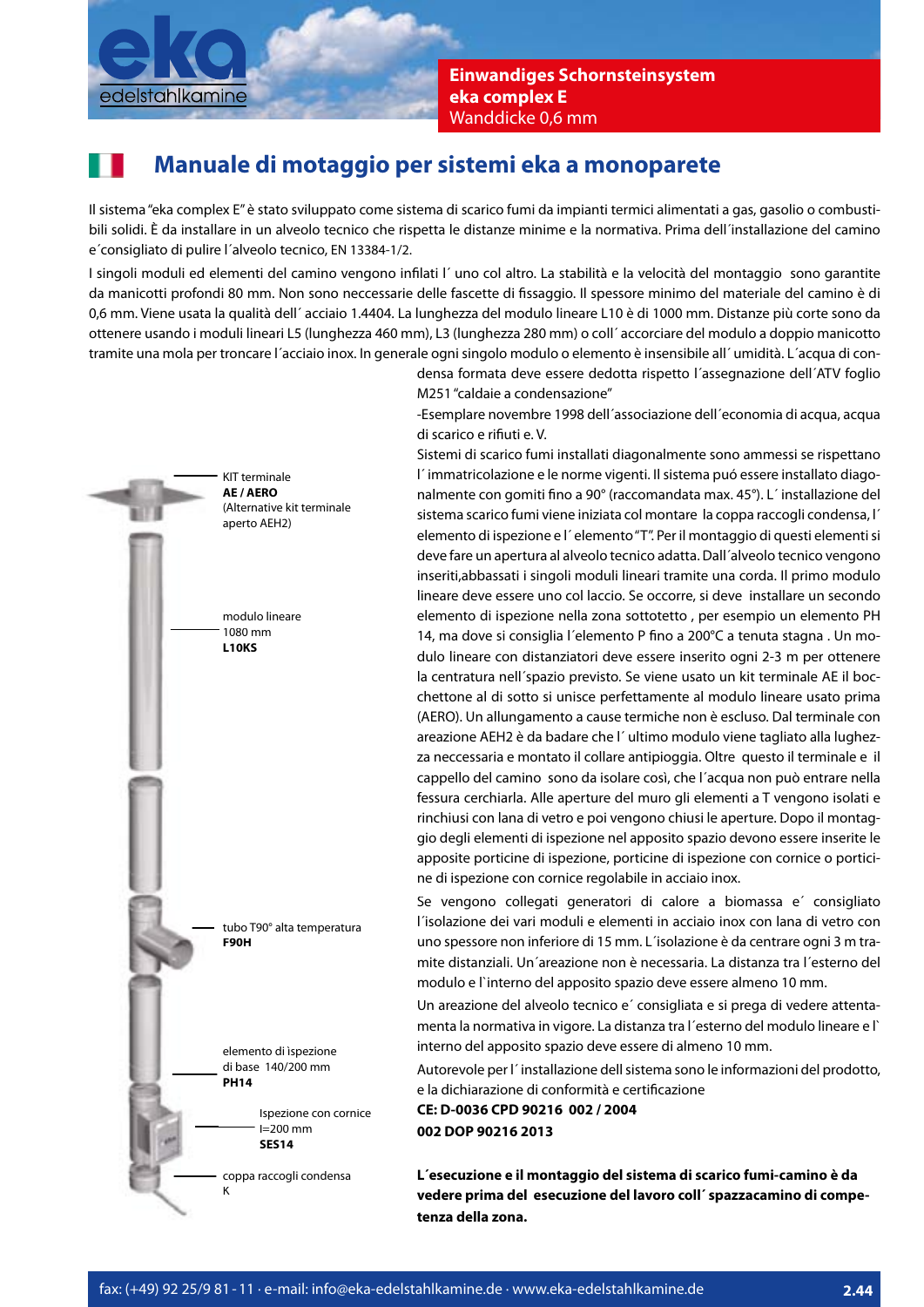

## **Enkelwandig systeem Complex E - montage-instructies**

Het enkelwandige systeem "complex E" is bedoeld voor het afvoeren van rookgassen die ontstaan bij het verbranden van olie, gas of vaste brandsto en (hout / kolen) in verbrandingstoestellen. Het systeem is in diverse situaties toepasbaar (bijvoorbeeld in een schoorsteen of schacht) en moet volgens de geldende normen (EN 13384-1/2) worden aangebracht. Voordat het systeem in een bestaande schacht wordt aangebracht, moet deze schacht worden gereinigd. De afzonderlijke onderdelen worden in elkaar gestoken met mof-spie verbindingen. De mechanische stabiliteit en daarmee de snelle en zekere montage wordt met mof-spie verbindingen met 80mm insteekdiepte gerealiseerd.

Door deze lange insteekdiepte en de dikte van het materiaal zijn er geen klembanden vereist.

De materiaaldikte bedraagt minimaal 0.5mm. Het staal waarvan Systeem "complex E" is gemaakt, is roestvaststaal (NEN-EN 10088) (DIN)1.4404 (AISI 316L). De inbouwlengte van verlengbuizen L10 bedraagt 1000mm.

Kortere lengtes zijn door mogelijk met verlengbuis L5 (inbouwlengte bedraagt 460mm) of verlengbuis L3 (inbouwlengte bedraagt 280mm) of door middel van het afkorten van de verlengbuis met dubbele mof LD (doorslijpen uitsluitend met slijpschijf geschikt voor edelstaal). Alle onderdelen van het systeem zijn geschikt voor natte rookgassen. Voor Duitsland geldt dat vrijgekomen condenswater afgevoerd dient te worden volgens de geldende eisen, te weten ATV - Merkblattes M251 "Kondensate aus Brennwertkesseln" - Versie Novem-



ber 1998 - van de Duitse Vereinigung für Wasserwirtschaft, Abwasser und Abfall e.V. In Nederland gelden de volgende eisen ten aanzien van het lozen van condenswater uit rookgassen op de binnenriolering: NEN3215, resp. NEN 3287. Horizontale leidingdelen dienen onder afschot te worden gemonteerd. Aanbevolen wordt om minimaal 1cm/m te hanteren. Met de opbouw van het kanaal begint men met de combinatie condensopvang, inspectieopening en aansluitstuk. Met plaatsing van de inspectieopening is het belangrijkste gedeelte van het kanaal bereikbaar.

Vanaf de bovenkant van de schacht worden vervolgens de benodigde verlengbuizen aangebracht, beginnende met een verlengbuis met 2 ogen waaraan staalkabel wordt bevestigd om het kanaal te laten zakken. Indien nodig, wordt ook ter hoogte van het dak een inspectie-opening gemonteerd (uitvoering PH14 is mogelijk, eventueel met diffusie-afsluiting, echter aanbevolen wordt in dit geval uitvoering "P" max. 200C°).

Om de 2 à 3 meter dienen afstandhouders aanwezig te zijn in de schacht om het kanaal te centreren. Ten slotte wordt het afsluitelement (met of zonder beluchting) op het kanaal bevestigd. Bij het toepassen van afsluitelementen AE (zonder beluchting) past de aansluiting hiervan in de onderliggende verlengbuis (AERO). Eventueel optredende thermisch afhankelijke uitzetting van het systeem is te verwaarlozen.

Bij toepassing van afsluitelement met beluchting (AEH2) wordt de bovenste verlengbuis door het afsluitelement gevoerd. Vervolgens wordt deze op de juiste maat ingekort en wordt de stormkraag gemonteerd. De uitmondingskop zorgt er vervolgens voor dat regen niet langs de open ruimte om de verlengbuis naar binnen kan stromen. Bij muurdoorvoeringen worden de aansluitstukken omhuld met minerale wol en wordt de schachtwand weer dichtgezet totdat deze aansluit op de minerale wol. Op inspectieopeningen worden voorzien van een rvs deur welke op de schachtwand wordt aangebracht (eventueel oplengen met (schuifbare) muurkokers).

Bij toepassing als rookgasafvoerkanaal voor atmosferische verbrandingstoestellen van vaste brandstoffen is het aanbevelingswaardig om het kanaal te isoleren met thermische isolatie-schalen. Beluchting is in dit geval niet vereist. Het is aan te bevelen om geen kleinere diameters dan 150mm toe te passen, in verband met roetafzetting. De afstand tussen de buitenzijde van de binnenbuis en de binnenzijde van de schacht/schoorsteen moet minstens 10mm bedragen.

Bij toepassing als rookgasafvoerkanaal voor olie- en gasvuurplaatsen op onderdruk is thermische isolatie van het kanaal niet vereist. Het is echter wel aan te bevelen om vanuit geluidstechnische overwegingen de aansluitingen van bepaalde olieketels te isoleren. Het rookgasafvoerkanaal is door afstandhouders op elke 3 meter te centreren in de schacht, een beluchting is niet nodig, echter wel aanbevolen. De afstand tussen de buitenzijde van de buis en de binnenzijde van de schoorsteen/schacht moet tenminste 10mm bedragen.

Maatgevend voor de uitvoering van de rookgassystemen zijn de mededelingen in de productinformatie van de conformiteitsverklaring

#### **CE: D-0036 CPD 90216 002/2004 002 DOP 90216 2013.**

Voor Duitsland: Stem voorgenomen verjongingen in het kanaal af met de verantwoordelijke schoorsteenveegmeester van het betreffende district, voordat men start met de uitvoering.